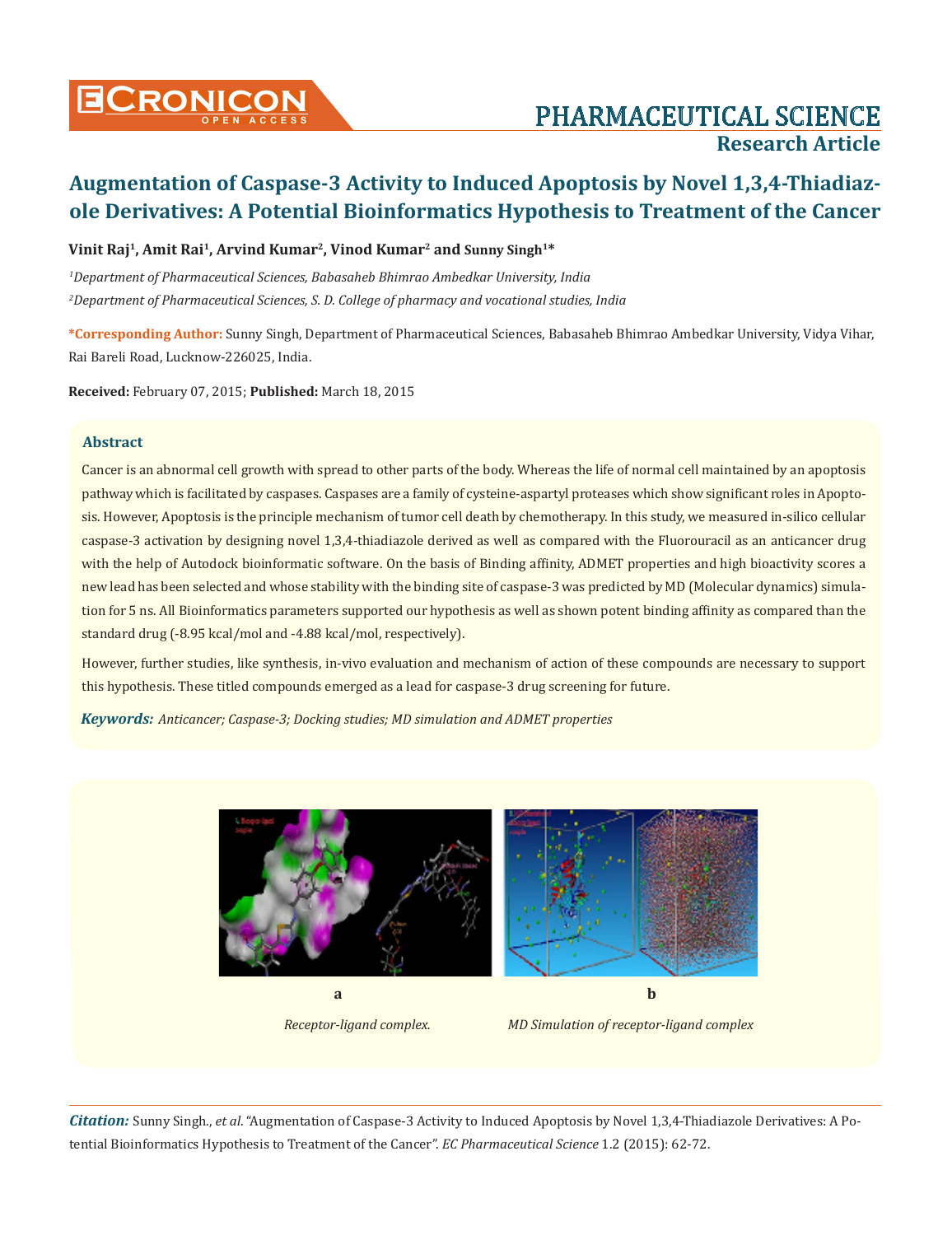$63$ 

#### **Introduction**

Cancer is the uncontrolled faster cell growth and live longer than normal. Therefore, either increased activity of antiapoptotic proteins or decreased activity of proapoptotic proteins can involve to the enlargement of cancer [1]. In this way, we can say disturb the normal programmed cell death by apoptosis pathway. Therefore, apoptosis is derived from an ancient Greek means "leaves falling from a tree". It has an essential role in controlling cell number in many developmental and physiological settings and in chemotherapy-induced tumour-cell killing by two major pathways: the death-receptor-induced extrinsic pathway and the mitochondria-apoptosome-mediated apoptotic intrinsic pathway. Both of these pathways lead to caspase augmentation and cleavage of specific cellular substrates. Caspases are intensified in a cascade-like fashion. Initiator or upstream caspases (caspases 8, 9, and 10) can activate effectors or downstream caspases, including caspases 3, 6, and 7, which leads to orientation of apoptosis. Inducers of apoptosis have been used in cancer therapy. Intrinsic and extrinsic pathways can be activated separately, but activation of caspases seems central to most apoptotic pathways [2]. Hence, cancer is a burgeoning major public health issue worldwide and economic burden as well as a threat to society which is increasing the risk of human affliction. In 2008, 2•45 million people were examined which affected with cancer and 1•23 million died because of cancer in the 27 countries of the European Union (EU) [3]. From these surveys indicated that the most common cancer were breast, colorectal, lung, and prostate cancers founded. Another survey, particularly to emerging countries, China (1 350 695 000 people), India (1 236 686 732 people), and Russia (143 533 000 people) together account for nearly 40% of the world's population affected with cancer [4].

In this study, we focused on developing a new scaffold which can be able to have potent activation effect. During searching of new lead for caspase 3 target, we used 1, 3, 4-thiadiazole moiety as it has one hydrogen binding domain and two-electron donor system. Previous literature survey suggested that 1, 3, 4-thiadiazole is the important pharmacophore than other isomers for binding to the receptor and it has multiple pharmacological actions as well. This ring exhibited antimicrobial [5-6], anticancer [7], antanxiety, anti-depressant [8], anti-oxidant properties [9], anticonvulsant activity [10] and antitubercular activities [11]. Thiadiazole ring expressed diverse biological activities, might be due to the presence of = N-C-S moiety [12].

In view of the above fact, the question arose whether 1, 3, 4-thiadiazole might be an important activator for caspase-3 target. To prove this hypothesis, docking studies was carried out between newly designed protein and prepared ligand to get interaction energy.

After that, pharmacokinetics parameters (ADME and toxicity) were also measured with that designed compound to rule out whether these compounds might be suitable for in vivo biological system. We hypothesized that these compounds may be lead target for caspase-3 and also suitable for in vivo screening in future.

#### **Material and Methods**

In this present study, National centre for Biotechnology Information (NCBI) and Protein Data Bank (PDB) were used as chemical sources. The software were used for experiment, tabulated in Table 1. Fluorourcil and series of 1,3,4-thidiazole derivatives structures were drawn through Chemdraw Ultra 10.0 (Figure 1) and their geometry was optimized six times with Gauss view 5.0.

| <b>Software</b>                                                                           | <b>Purposes</b>                                                 |
|-------------------------------------------------------------------------------------------|-----------------------------------------------------------------|
| Chemdraw Ultra 10.0 and open babel GUI.                                                   | For drawing the chemical structure and convert into PDB format. |
| Argus Lab software, Gauss view 5.0.                                                       | For optimizing the geometry of derivatives.                     |
| Autodock 4.0, Discovery studio and autodock 4.0.                                          | For docking studies.                                            |
| Molinspiron software toolkit, Med Chem Designer and<br>Lasar toxicity prediction service. | For characterization of the derivatives.                        |

*Table 1: Softwares used for modeling and their Purposes.*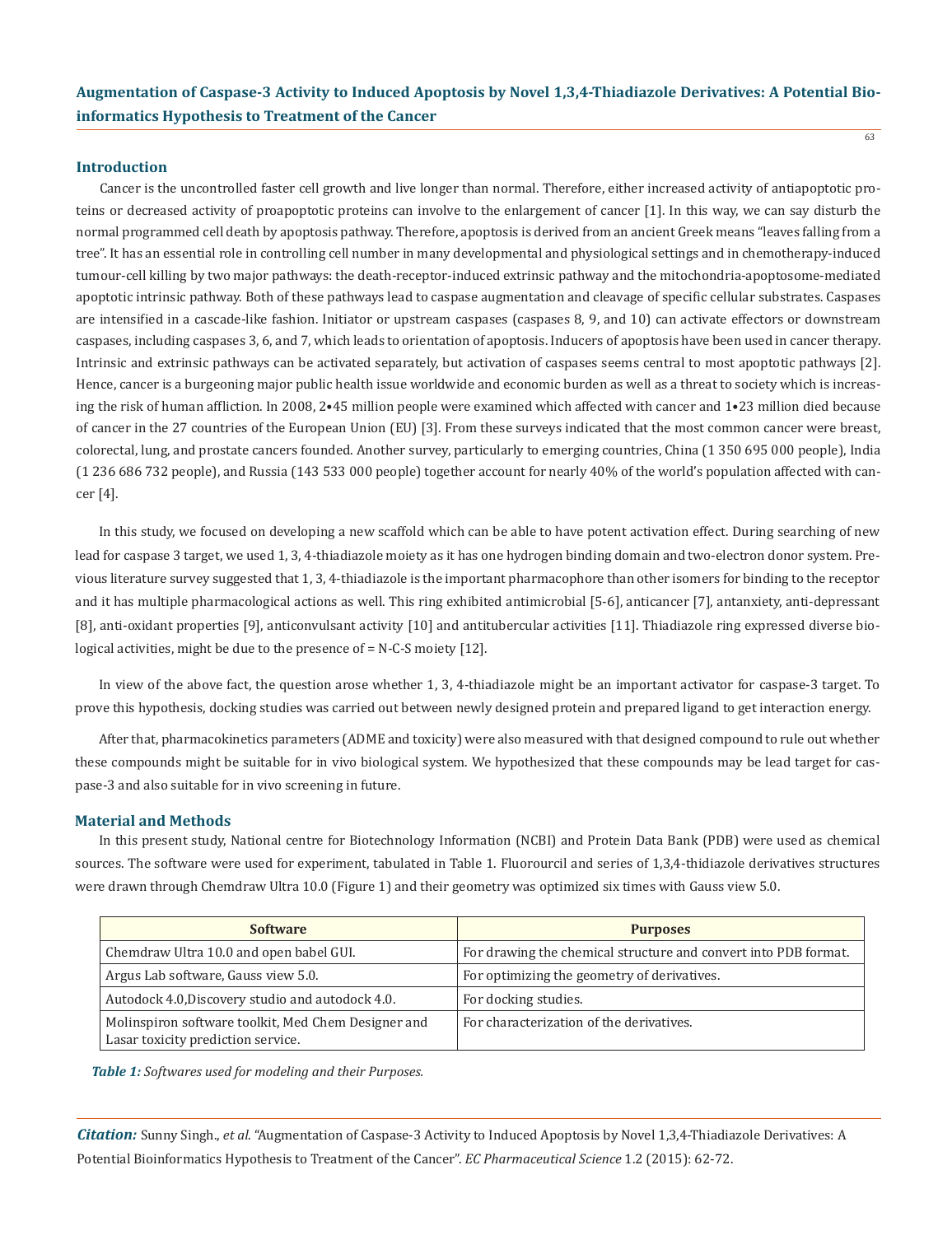

#### *Homology of caspase-3*

The amino acid sequence of human caspase-3 was retrieved from Gen Bank (accession number: 1QX3\_AGI:37928084) in NCBI [13]. It consists of 257 amino acids. The caspase-3 was then subjected to a PSI-BLAST search in order to identify the homologous proteins. Hence, 100% identity was observed.



*Figure 2: 3-Dimensional Structure Prediction of Caspase-3 Protein of Homo sapiens.*

>gi|37928084|pdb|1QX3|A Chain A, Conformational Restrictions In The Active Site Of Unliganded Human Caspase-3

SGISLDNSYKMDYPEMGLCIIINNKNFHKSTGMTSRSGTDVDAANLRETFRNLKYEVRNKNDLTREEIVELMRDVSKEDHSKRSSFVCVLLSH-GEEGIIFGTNGPVDLKKITNFFRGDRCRSLTGKPKLFIIQACRGTELDCGIETDSGVDDDMACHKIPVDADFLYAYSTAPGYYSWRNSKDGSWFIQS-LCAMLKQYADKLEFMHILTRVNRKVATEFESFSFDATFHAKKQIPCIVSMLTKELYFYHLEHHHHHH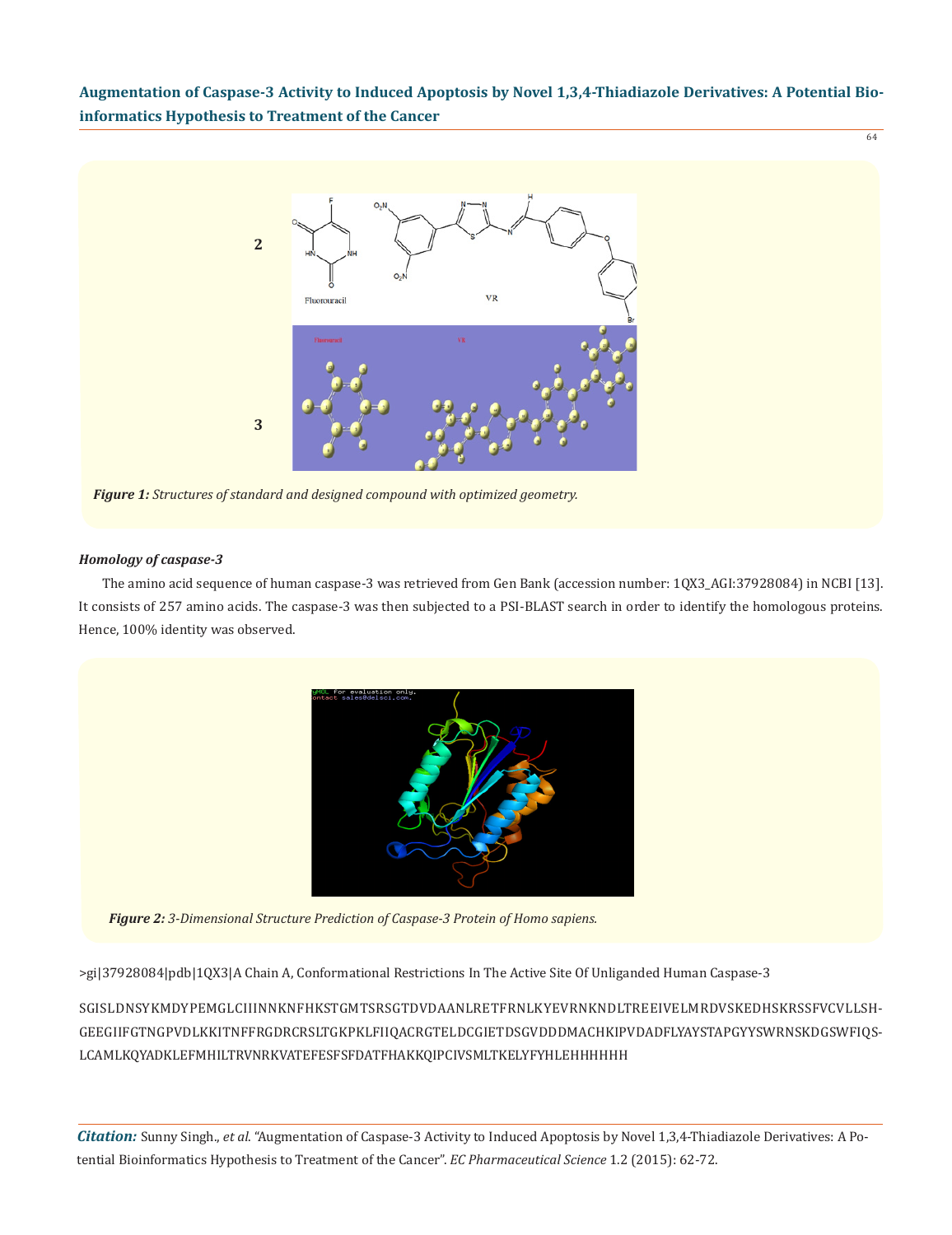#### *Virtual Docking studies*

Virtual screening of about 160 compounds of 1,3,4-thiadiazole derivatives have been performed by Pyrex virtual screening software. However, most active compound screened among of them which compound shown the better affinity with caspase-3. Additionally, best ligand selected then docking study was performed by using Autodock 4.0 along with Autodock Vina. Before the docking study, we identified the active site domain with the help of Dog site score/Castp acitive Site recognizer server of protein wherein the ligand showed the best configuration (Figure 3 and Figure 4). Keeping in view active site amino acid sequence, Grid box was set. Their binding affinity (kcal/mol) and count of probable hydrogen bonds also evaluated in the similar experiment.



*Figure 3: Structures of standard and designed compound with optimized geometry.*

#### **DoGSiteScorer: Active Site Prediction and Analysis Server**

Pockets and descriptors have been calculated for XPRO:

| <b>Name</b>    | Volume<br>$[A^3]$ | Surface<br>$[A^2]$ | Lipo surface<br>$[A^2]$ | <b>Depth</b><br>[A] | Simple<br>Score |
|----------------|-------------------|--------------------|-------------------------|---------------------|-----------------|
| P <sub>0</sub> | 366.53            | 550.97             | 319.26                  | 19.14               | 0.17            |
| P1             | 336.13            | 565.21             | 396.21                  | 17.64               | 0.16            |
| P2             | 280.00            | 450.48             | 264.44                  | 16.23               | 0.11            |
| <b>P3</b>      | 222.34            | 312.08             | 229.59                  | 14.79               | 0.07            |
| P <sub>4</sub> | 206.91            | 400.63             | 337.92                  | 14.53               | 0.08            |
| P5             | 130.37            | 313.76             | 186.81                  | 10.66               | 0.00            |
| P6             | 123.01            | 209.59             | 8423                    | 6.21                | 0.00            |
| PZ             | 112.51            | 342.62             | 224.59                  | 7.43                | 0.00            |
| P8             | 104.19            | 284.96             | 152.57                  | 8.71                | 0.00            |



65

*Figure 4: Amino acid present in the active site are labeled with sky blue color.*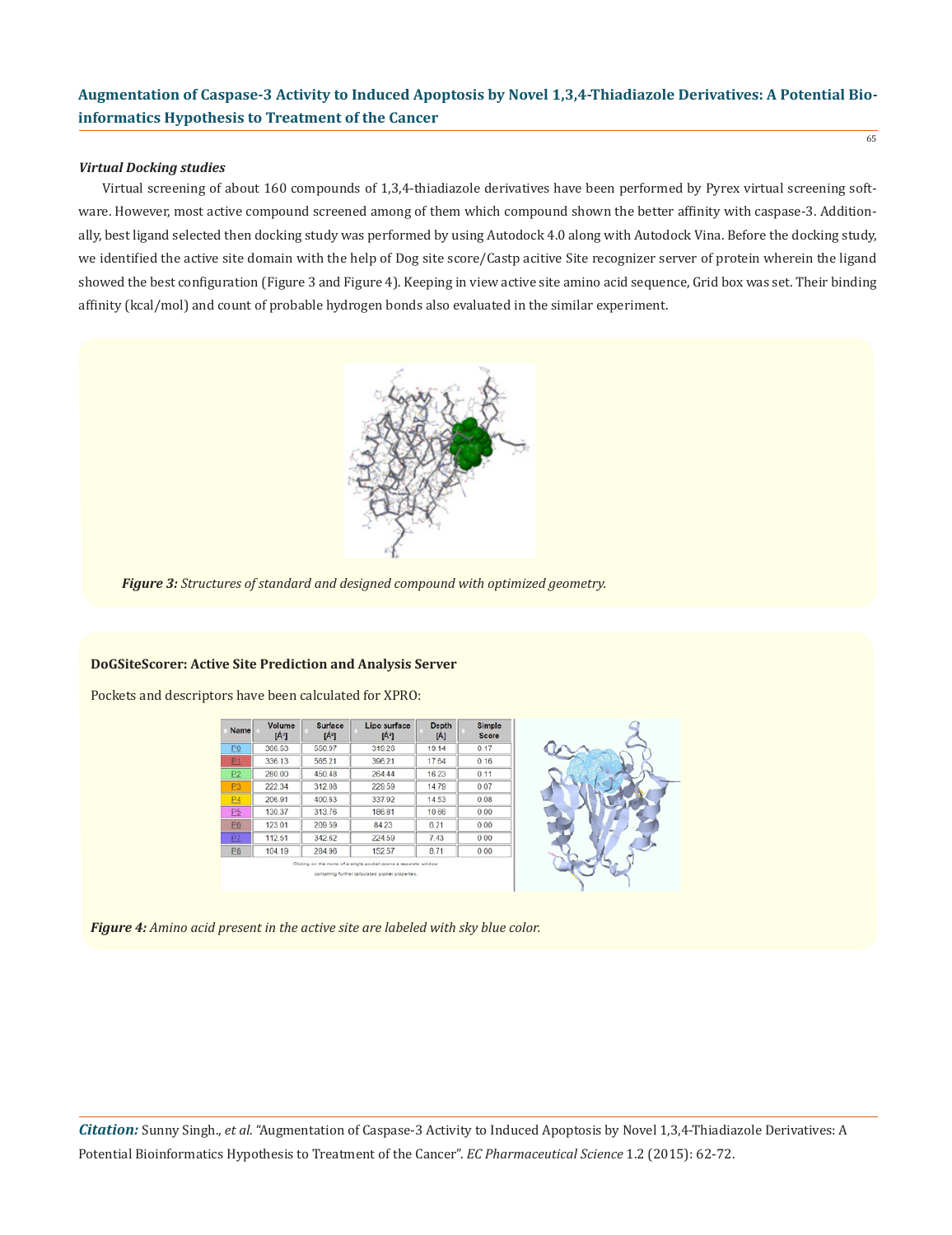#### *Prediction of pharmacokinetic properties*

The designed compound assessed for pharmacokinetic properties through medchem designer software. Later, the pharmacokinetic parameters of the lead molecules analyzed, including their absorption, distribution, metabolism and excretion (ADME), using Molinspiration property online calculator [14]. The percentage of absorption (%ABS) was calculated using TPSA by the following formula:  $%$  ABS = 109-(0.345  $\times$  TPSA) [15].

### *Bioactivity prediction and Toxological comparative studies*

For prediction of bioactivity and toxicological properties of titled compounds evaluated by Molinspiration property online calculator and Lasar toxicity prediction server. The designed derivative and original drug bioactivity predictions had been compared along with some selected activity GPCR (G-Protein coupled receptor).

#### **MD Simulation study**

Molecular dynamics simulation has been performed for the higher affinity complex with the help of Yasara tools which complex placed in a cubic box and filled with solvent (HOH) by applying AMBER 99 force field, temperature 298 K that controlled through rescale velocities and pressure reached 1.000 bar these parameters were applied in order to check the stability of their complex. Figure 5 shows the solvated structure when visualized in MD. After energy minimization of the solvated and electroneutral system its Potential Energy had been analyzed and plotted by using Sigma Plot 11.0 tools. MD simulation was run for 5.0 ns. The following parameter evaluated including: (i) Complex binding energy vs time which indicated that complex stability under the MD simulation (Figure 6), (ii) Potential energy of comsplex with respective time (Figure 7) and (iii) Average RMSD (Root Mean Square Deviation) graph which indicated convergence of the simulated structure towards an equilibrium state with respect to a reference structure (starting structure) (Figure 8)



*Figure 5: Shows solvated structure visualized in MD simulation. Here red color represents the solvent as well as yellow green bolls shown the sodium and chloride which neutralized the environment into the cubed. Protein shown in greenish-yellow-red-blue color and ligand shown as white-skein blue color.*

*Citation:* Sunny Singh., *et al*. "Augmentation of Caspase-3 Activity to Induced Apoptosis by Novel 1,3,4-Thiadiazole Derivatives: A Potential Bioinformatics Hypothesis to Treatment of the Cancer". *EC Pharmaceutical Science* 1.2 (2015): 62-72.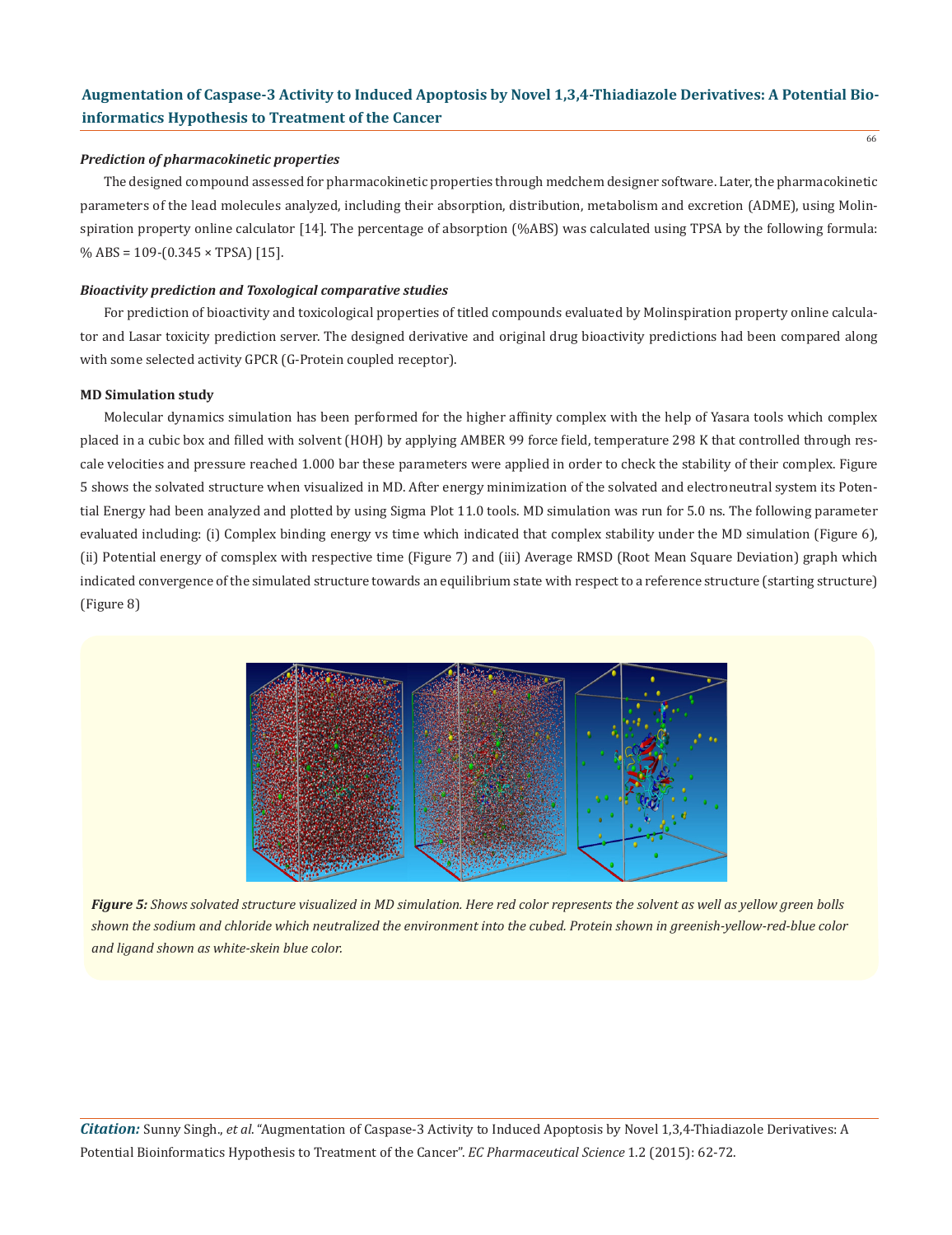

*Figure 6: Shown the Time vs compound binding energy which indicated that the energy stabilized at 1000 ps.*



**Root mean square distance (RMSD) of the backbone of the structure**

*Figure 7: Root mean square distance (RMSD) of the backbone of the structure simulated over 5ns nanosecond.*

*Citation:* Sunny Singh., *et al*. "Augmentation of Caspase-3 Activity to Induced Apoptosis by Novel 1,3,4-Thiadiazole Derivatives: A Potential Bioinformatics Hypothesis to Treatment of the Cancer". *EC Pharmaceutical Science* 1.2 (2015): 62-72.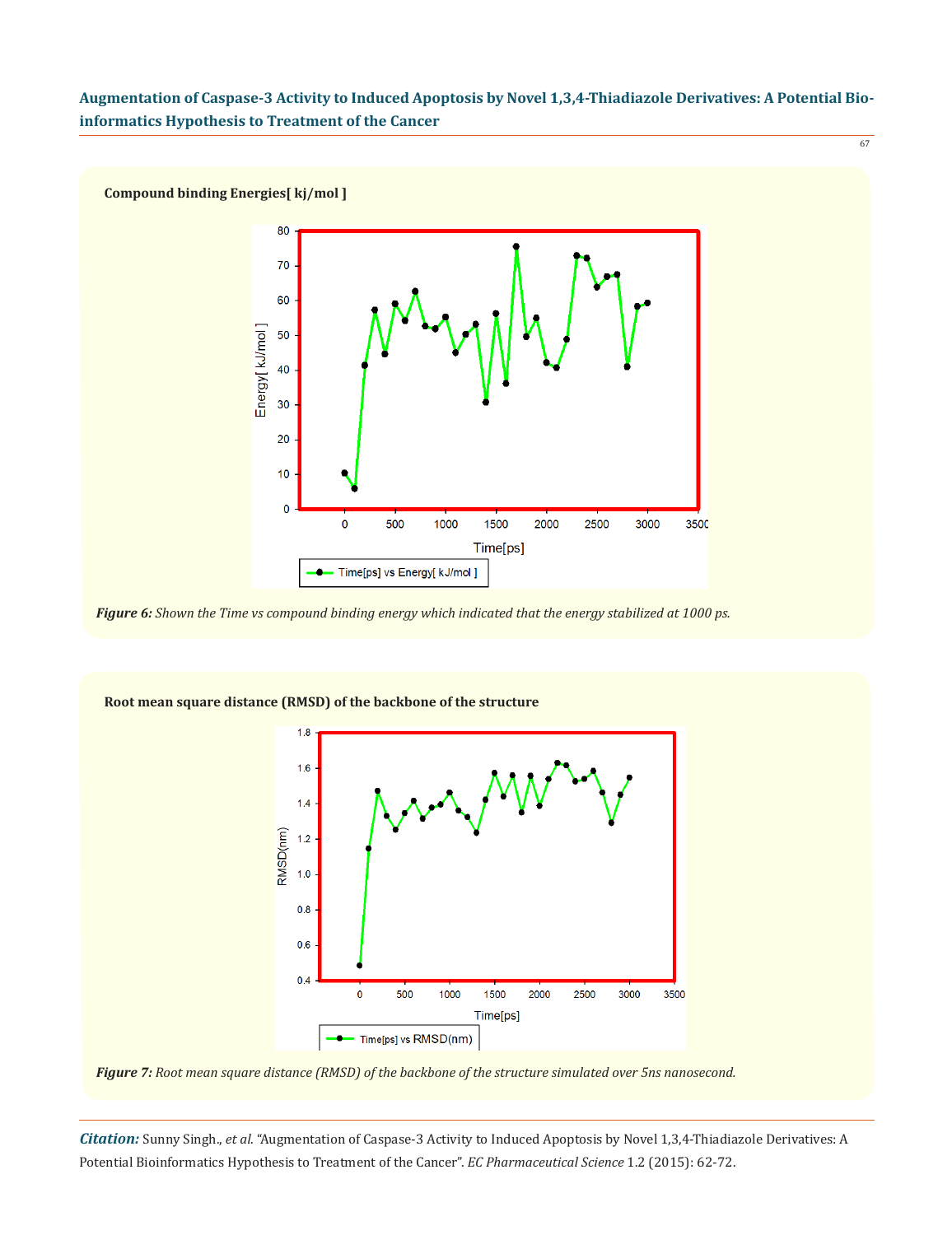

*Figure 8: Shows Time (3500ps) Vs Potential Energy which indicated that very small fluctuation observed.*

#### **Results and Discussion**

#### **Docking studies**

Docking study of designing compound was performed with caspase-3. We detected the active site domain with the help of Dog site/castP active Site recognizer server of protein where the ligand showed the best configuration. Later, Grid box was set according to an active site sequence of amino acid. Their binding affinity (kcal/mol) and count of probable hydrogen bonds were evaluated (Table 2) through docking studies. Docking images of fluorouracil and VR with the target receptors was shown in (Figure 9). Fluorouracil and Compound VR exhibited good binding properties with caspase-3 receptor (-4.8 and -8.9 kcal/mol, respectively). Addition, the interaction of fluorouracil and VR to the receptor has concluded that TRP 206 and TRP 204 common essential amino acids, which may be involved in enhancing the efficacy of caspase-3. Hence, this observation could be attributed as potential anticancer with caspase-3 mimetic/facilitator mode of action.

| Ligand       | Receptor<br>(PDB:1QX3) | <b>Affinity</b><br>(Kcal/Mol) | <b>Amino Acids Involved in Interactions</b>                                                                                                                       | H-bonds | Pi bonds |
|--------------|------------------------|-------------------------------|-------------------------------------------------------------------------------------------------------------------------------------------------------------------|---------|----------|
| Fluorouracil | Caspase-3              | $-4.8$                        | LEU A 168, ASP A 169, SER A 198, THR A 199,<br>ALA A 200, TYR A 203, TYR A 204, SER A 205,<br>TRP A 206, LYS A 260, GLN A 261, IL E A 262                         | 3       | b        |
| <b>VR</b>    | Caspase-3              | $-8.9$                        | TYR A 204, TRP A 206, ARG A 207, ASN A 208,<br>ASP A 211, TRP A 214, GLN A 217, GLU A 246,<br>PHE A 247, GLU A 248, SER A 249, PHE A 250,<br>SER A 251, PHE A 256 |         |          |

*Table 2: Binding affinities of standard drug and designed compound.*

*Citation:* Sunny Singh., *et al*. "Augmentation of Caspase-3 Activity to Induced Apoptosis by Novel 1,3,4-Thiadiazole Derivatives: A Potential Bioinformatics Hypothesis to Treatment of the Cancer". *EC Pharmaceutical Science* 1.2 (2015): 62-72.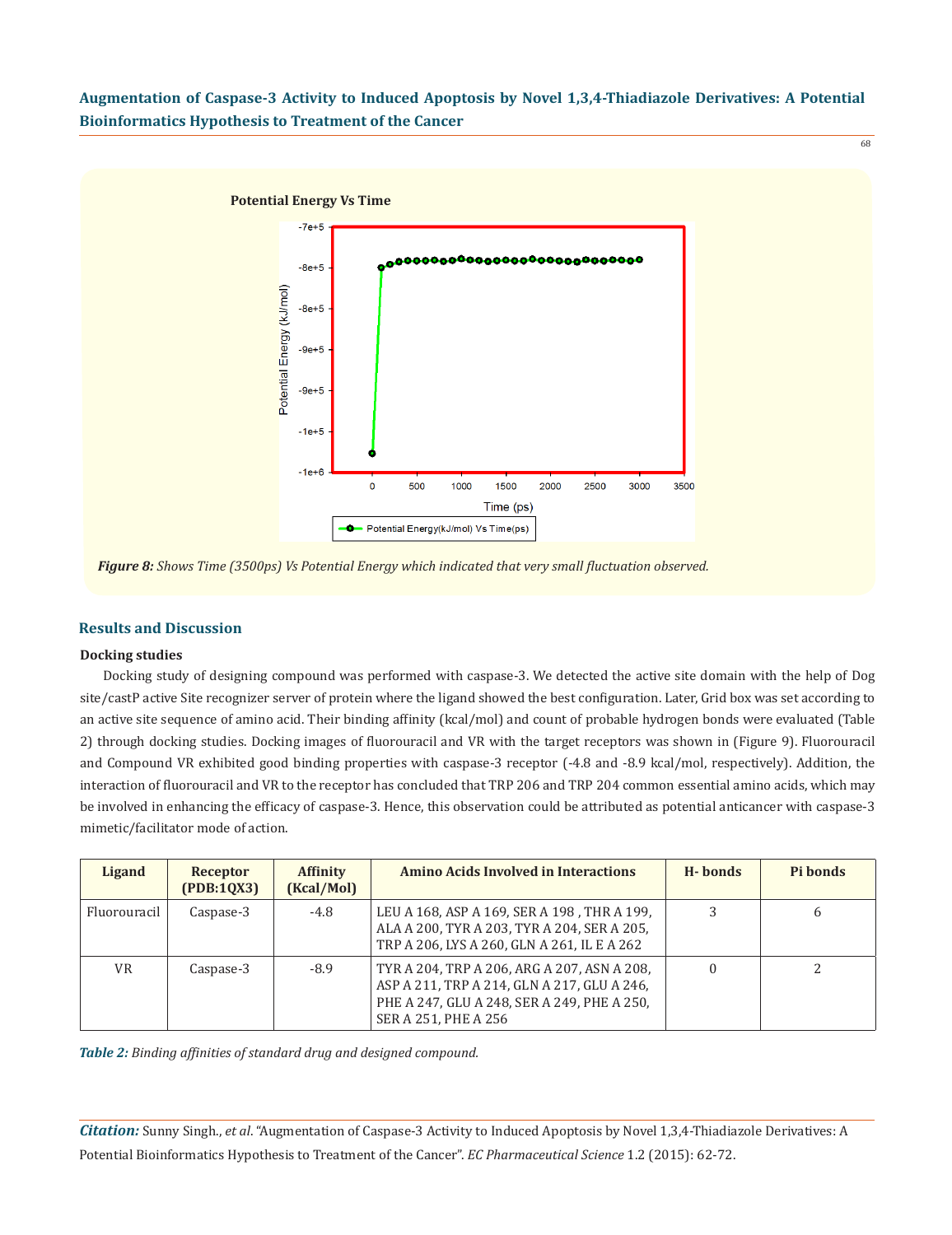69



*Figure 9: Docking images (a) Fluorouracil and (b) VR with caspase-3, the green color dotted line shows hydrogen bonding and yellowish, light blue or whitish dotted line show Pi Donor, Acceptor and Alkyl bond respectively with amino acids involved in binding poses.*

#### *Prediction of ADME properties*

The ADME properties of the designed compounds were assessed by evaluating their physicochemical properties using the medchem designer software. Their molecular weights were < 500 Da; they had < 5 hydrogen bond donors and < 10 hydrogen bond acceptors, and logP values of < 5 (Table 3). These properties are within the acceptable range of Lipinski's rule of five. Furthermore, the pharmacokinetic parameters of the lead molecules were analyzed, including their ADME using Molinspiration property online calculator and Lasar toxicity prediction server. For the designed compound, the partition coefficient (QPlogPo/w) and water solubility (QPlogS) values, the %ABS for the compound approximately 72%. These pharmacokinetic parameters are well within the acceptable range defined for human use, thereby indicating their potential as drug-like molecules.

Oral bioavailability of all designed compounds were calculated theoretically which lied in accepted range (more than 70%). Oral bioavailability essential key for the pharmacokinetic profile of the compound to enhance the pharmacological activity. These all theoretically parameter of the designed VR compound supported our hypothesis.

MlogP, Moriguchi estimation of logP. S+ log P logP calculated using Simulations Plus' highly accurate internal model; S+logD, logD at user-specified pH (default 7.4), based on S+logP;n-OHNH donor, Number of Hydrogen bond donor protons; M\_NO, Total number of Nitrogen and Oxygen atoms; T\_PSA, Topological polar surface area in square angstroms; Rule Of Five, Lipinski's Rule of Five: a score indicating the number of potential problems a structure might have with passive oral absorption;miLog P, logarithm of compound partition coefficient between n-octanol and water; log D, logarithm of compound distribution coefficient; n-ROTB, number of rotatable bonds; MV, molecular volume; n-ON acceptor, number of Hydrogen bond acceptor protons.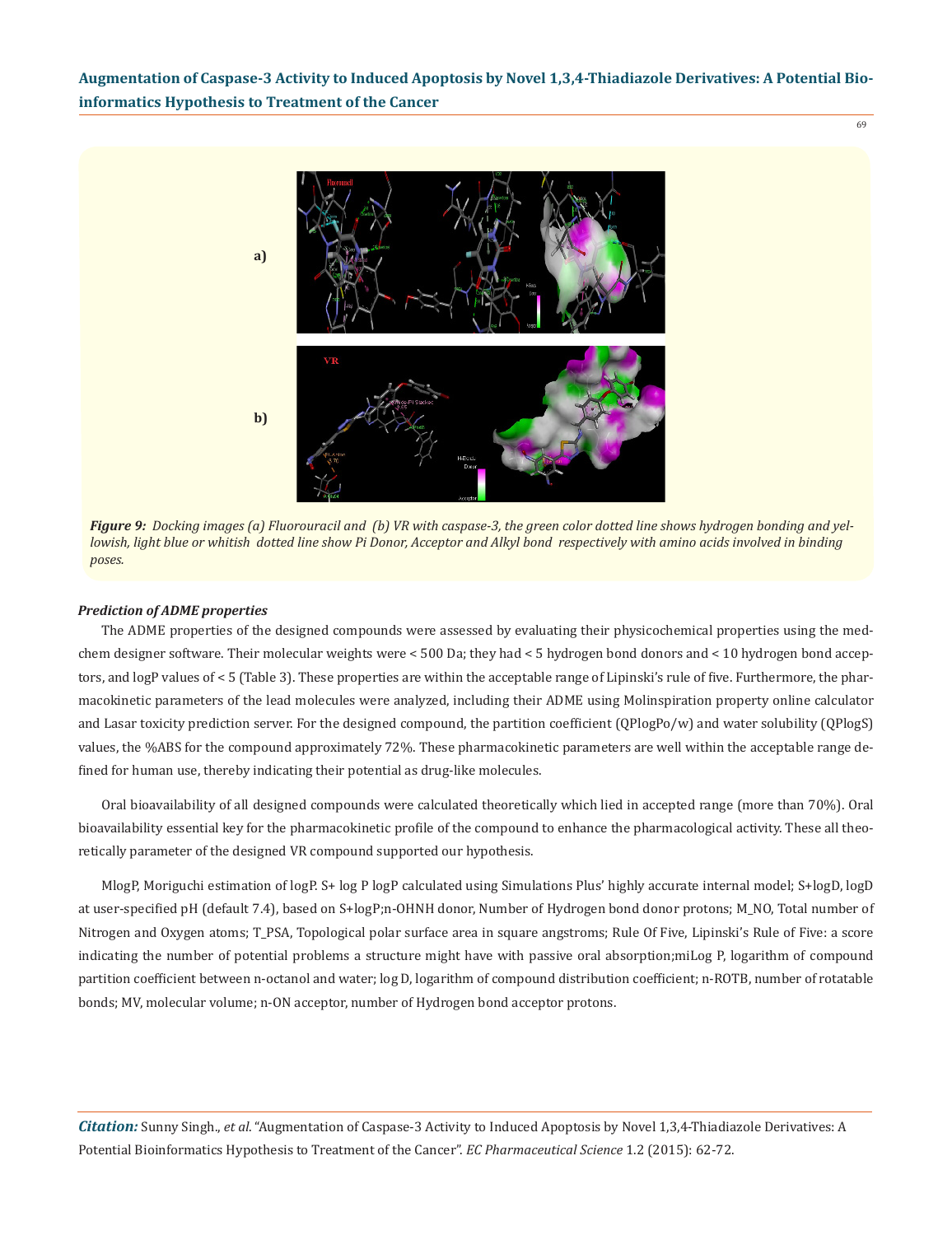70

| S No         |                         | Rule          | Fluorouracil   | <b>VR</b> |
|--------------|-------------------------|---------------|----------------|-----------|
| $\mathbf{1}$ | $S + log P$             | $-2.0$ to 6.5 | $-0.701$       | 3.229     |
| 2            | $S + log D$             |               | $-0.918$       | 3.229     |
| 3            | M log P                 |               | $-0.005$       | 2.731     |
| 4            | T PSA                   |               | 65.92          | 106.23    |
| 5            | n-OHNH donor            | < 5           | 2.000          | 0.000     |
| 6            | M NO                    |               | 4.000          | 8.000     |
| 7            | Rule of 5               | $\leq 1$      | 0.000          | 0.000     |
| 8            | % ABS (% of absorption) |               | 86.26          | 72        |
| 9            | MV                      |               | 96.913         | 360.45    |
| 10           | n-ON acceptor           | < 10          | 4              | 8         |
| 11           | n-ROTB                  |               | $\overline{2}$ | 7         |
| 12           | M. Wt.                  | ${}< 500$     | 130.079        | 494.33    |

*Table 3: The theoretical ADME properties of fluorouracil and VR.*

### *Bioactivity prediction and Toxological comparative studies*

In this study, for prediction of bioactivity and toxicological properties of titled compounds was also determined in our study. From all calculated parameters, it can be observed that titled compound expressed less affinity to GPCR (G-Protein coupled receptor) ligand, ion channel modulator, kinase inhibitor, nuclear receptor ligand, protease enzyme inhibitor and the toxicological as compared to fluorouracil. The Bioactivity and Toxological data are given in Table 4 and 5.

| S No | <b>Receptors</b>        | <b>Fluorouracil</b> | <b>VR</b> |
|------|-------------------------|---------------------|-----------|
| 1    | <b>GPCR</b> ligand      | $-2.60$             | $-0.74$   |
| 2.   | Ion channel Modulator   | $-1.95$             | $-0.73$   |
| 3    | Kinase inhibitor        | $-2.61$             | $-0.10$   |
| 4    | Nuclear receptor ligand | $-3.04$             | $-0.65$   |
| 5    | Protease inhibitor      | $-3.15$             | $-0.59$   |
| 6.   | Enzyme inhibitor        | $-3.15$             | $-0.24$   |

*Table 4: Score of bioactivity prediction of fluorouracil and thiadiazole derivative.*

### **Computational details**

A computational study for prediction of ADME properties of title compound was performed. The percentage of absorption (%ABS) was calculated using TPSA. From all these parameters, it can be observed that titled compound exhibited good ADMET properties. None of the compounds violated Lipinski,s parameters, making them potentially promising agents for anticancer durg. From the MD simulation study of compound VR shown the stability of complex at 5 ns with average en -50.416 (kJ/mol). In addition, the complex didn't show more fluctuation in potential energy in respectively with time. Whereas, binding energy of compound at 0 ps time was founded -977086.922 Kg/mol which decrease up to -740059.004 Kg/mol at 3500 ps under MD simulation. The complex shows the stability near 1000 ps. However, the RMSD of the backbone structure shown the stability near 2000 ps. These findings suggested that the complex structure of VR with caspase-3 shown the best stable fitting (affinity) in the MD simulation study.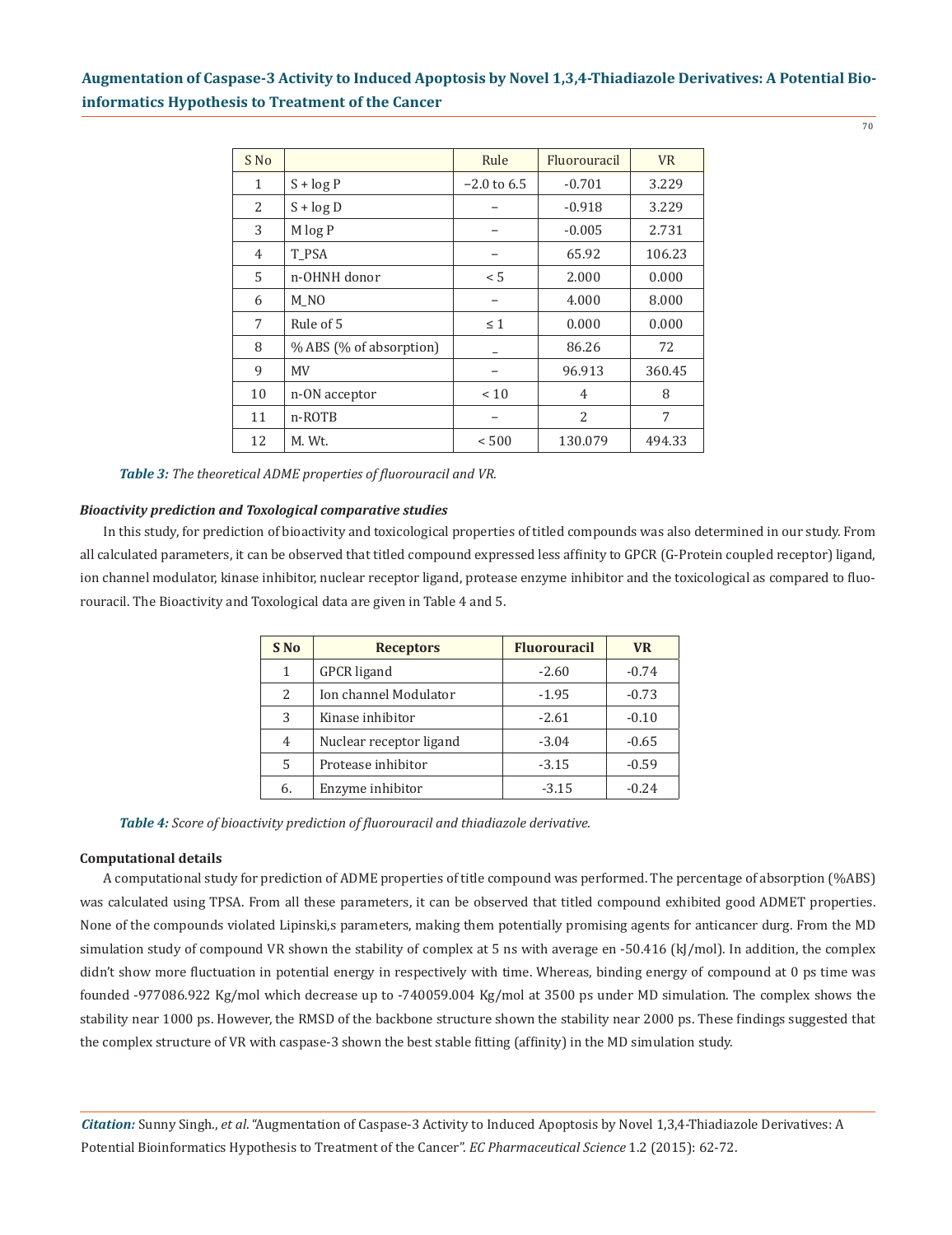| S No | <b>DSSTox Toxicity Origin</b>                                      | <b>Fluorouracil</b>   | <b>VR</b>               |
|------|--------------------------------------------------------------------|-----------------------|-------------------------|
| 1.   | <b>DSSTox Carcinogenic Potency DBS MultiCellCall:</b>              | Carcinogen: 0.000     | Carcinogen: 0.00766     |
| 2.   | <b>DSSTox Carcinogenic Potency DBS Mutagenicity:</b>               | non-mutagenic: 0.000  | Mutagenic: 0.0217       |
| 3.   | <b>DSSTox Carcinogenic Potency DBS Rat:</b>                        | non-carcinogen: 0.000 | non-carcinogen: 0.00869 |
| 4.   | Kazius-Bursi Salmonella mutagenicity:                              | non-mutagenic: 0.000  | Mutagenic: 0.133        |
| 5.   | FDA v3b Maximum Recommended Daily Dose mmol:<br>0.0152722115276765 | 0.136                 | 0.107                   |
| 6.   | DSSTox Carcinogenic Potency DBS SingleCellCall:                    | carcinogen: 0.000     | Carcinogen: 0.0157      |
| 7.   | EPA v4b Fathead Minnow Acute Toxicity LC50 mmol:                   | 0.728                 | 0.178                   |
| 8.   | DSSTox ISSCAN v3a Canc:                                            | Carcinogen: 0.000     | Carcinogen: 0.839       |
| 9.   | <b>DSSTox Carcinogenic Potency DBS Hamster:</b>                    | Carcinogen: 0.0831    | non-carcinogen: 0.167   |
| 10.  | <b>DSSTox Carcinogenic Potency DBS Mouse:</b>                      | carcinogen: 0.000     | non-carcinogen: 0.0114  |

*Table 5: Topological comparative studies of fluorouracil and thiadiazole derivative.*

### **Conclusion**

Virtual screening approach was used in our study to identified ligand against caspase-3 protein. According to exist literature and analysis of the results from the our research of the virtual docking and computational study indicated that the designed novel 1,3,4 thiadiazole derivative has potent activation effect on caspase-3 receptor as potential anticancer target as well as treatment of a number of life threading disease. The compound displayed significant binding affinity compared than fluorouracil. Hence, compound VR has shown significant efficacy as well as the complex stability in the MD simulation. The other parameters like toxicity, ADME and oral bioavailability of screened hit lead showed similar trends. The docking study data strongly support the assumption that caspase-3 may be involved in anticancer activity of 1, 3, 4-thiadiazole derivative. However, the interaction of compound with the receptor has concluded that TRP 206 and TRP 204 common essential amino acids those may be involved in enhancing the efficacy of caspase-3. Hence, this observation could be attributed that the compound VR shown as potential anticancer activity with caspase-3 with mimetic/facilitator mode of action.

However, further studies, like synthesis, *in-vivo* evaluation and mechanism of action of the compound is necessary to support this hypothesis. The titled compound emerged as a lead for caspase-3 drug screening for future.

### **Acknowledgements**

The authors would like to express their gratitude to Babasaheb Bhimrao Ambedkar University (a Central University) Lucknow for providing the software and research data facilities.

### **Bibliography**

- 1. Krammer PH. "CD95(APO-1/Fas)-mediated apoptosis: live and letdie". *Advances in Immunology* 71 (1999): 163-210.
- 2. Wei Hu and John J Kavanagh. "Anticancer therapy targeting the apoptotic pathway". *The Lancet Oncology* 4.12 (2003): 721-729.
- 3. Ramon Luengo-Fernandez., *et al*. "Economic burden of cancer across the European Union: a population-based cost analysis". *The Lancet Oncology* 14.12 (2013): 1165-1174.
- 4. Paul E Goss., *et al*. "Challenges to effective cancer control in China, India, The Lancet Oncology Commission and Russia". *The Lan cet Oncology* 15.5 (2014): 489-538.
- 5. Demirbas N., *et al*. "Synthesis and antimicrobial activities of some new 1- (5-phenylamino-[1, 3, 4]thiadiazole-2-yl)methyl-5 oxo-[1, 2, 4]triazole and 1-(4-phenyl-5-thioxo-[1, 2, 4] triazole-3-yl)methyl-5-oxo-[1, 2, 4]triazole derivatives". *European Journal of Medicinal Chemistry* 39 (2014): 793-804.

*Citation:* Sunny Singh., *et al*. "Augmentation of Caspase-3 Activity to Induced Apoptosis by Novel 1,3,4-Thiadiazole Derivatives: A Potential Bioinformatics Hypothesis to Treatment of the Cancer". *EC Pharmaceutical Science* 1.2 (2015): 62-72.